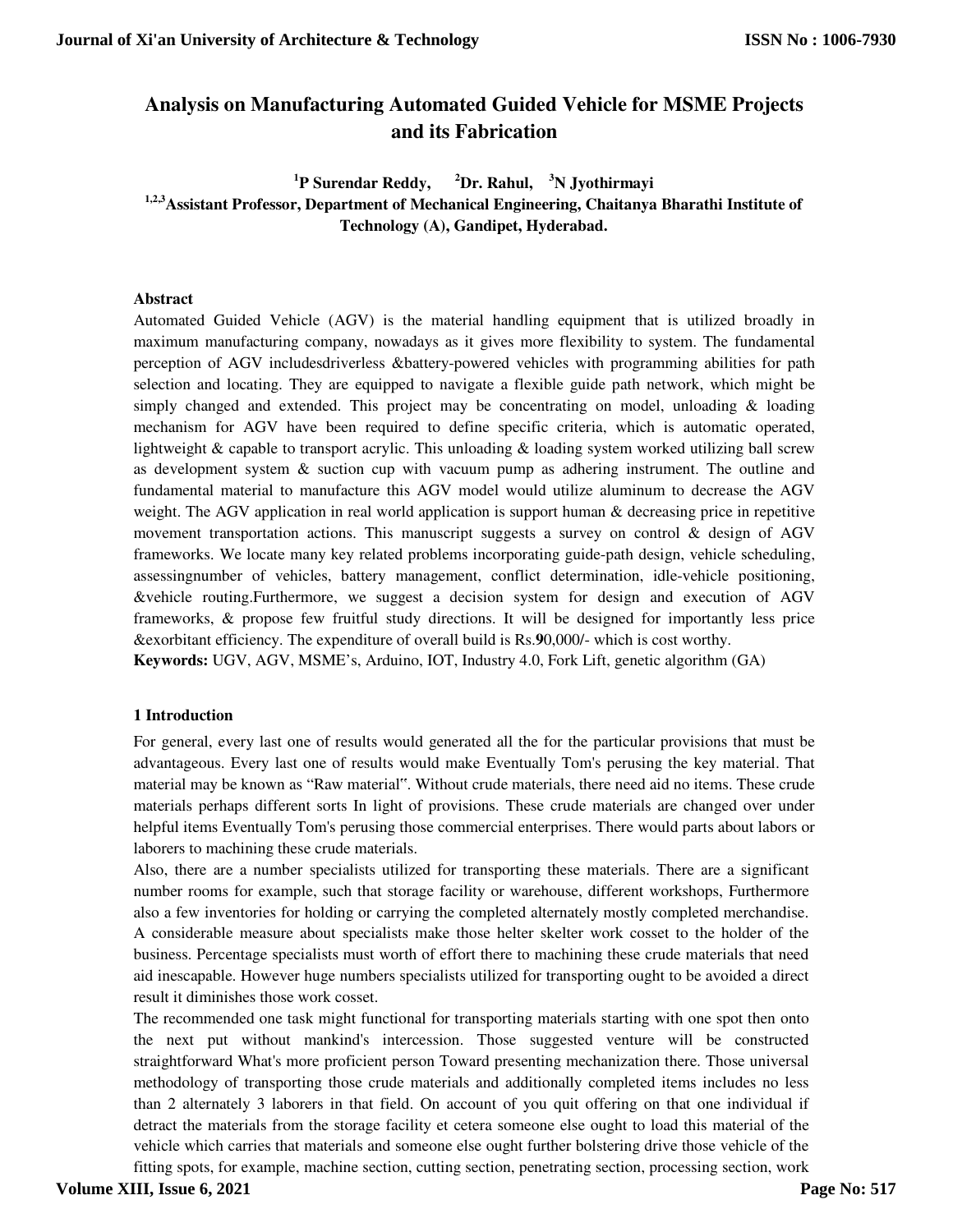of art section, gathering section, cleaning area and so on.

So, that manual system for Hosting large portions techniques directing, including mankind's Furthermore takes vast occasion when and likewise here and there mischance happens because of heedlessness and distractions in the mankind's personality. This will be not a container about cake for anyone. Subsequently new business people won't consume this benefits of the business. Henceforth, the essential proposition for this Examine worth of effort is will computerize the material taking care of procedure utilizing minimal effort mechanization strategies. On outline also manufacture An minimal effort AGV for material taking care of On commercial enterprises for taking care of both completed products & crude materials for assistance from claiming Robotic arm for Gripper In its finishes by utilizing Arduino UNO R3 controller.

The AGV have been regularly utilized in facilities like distribution centers, warehouses, manufacturing plants, &transshipment terminals. AGV might be referred as mobile robots owing to their reprogram capability. The AGV reason will be to support decrease prices of manufacturing &expand effectiveness in manufacturing framework. It also included raw material, tools development, & work in procedure among stations. These developments should be accurately, securely, effectively & without any harm to materials. The project team are isolated into 3 diverse specify that is unloading & loading mechanism, AGV control framework and AGV mechanical part.

The vital ability of this AGV is exchange loads to locality through way under machine control by programming. The AGV will be a material controlling framework utilized for horizontal movement of materials. The AGVs are suggested in 1955, the utilization of AGVs is enhanced tremendously since their presentation. Many application regions &varietyof kinds have expanded essentially. AGVs might be utilized indoors &outdoors, contributing in tasks like distribution, production, &transshipment. The AGVs have been utilized to transport materials of whole kinds related to manufacturing methodology. The cross docks & deposits, engineering centers have been instances of distribution regions. The AGVs have been utilized in these regions for internal transport as instance, pallets among diverse departments like the storage, dispatch, reception, & sorting regions.

In transshipment schemes, like AGVs, shipping containersdeal with products transport among diverse modes of transport. The very significant variancesamongtraditional and novel application regions have been many AGVs utilized;degree of AGV occupancy, many transport applications, the distances travelled and many pick-up and delivery points while transport applicationsbecomeaccessible. The panic grades have been utilized to carry fewer requests over short distances among selections, delivery points. Different reinforcement methods, many AGVs are utilized to execute a large amount of repetitions, transport tasks to container terminals and exteriors. It was concluded that few methods and novel methods have already provedsuccessful.

#### 1.1 ANAGV

AGV vehicles have been utilized in warehouses to transport products. The AGVs appearancesimilar aslittle cars, which might transfermanagedin warehouse. The managed travel will be ensured by special software. There have been numerous kinds of automatic vehicles generated by many industries. Each of these might be utilized for moving pallets. Few of these automatic vehicles might move shelves with goods to be organized. The AGV's central processing framework problems the steering control along withmovement speed.

A common AGV framework comprises basically of peripherals vehicle on-site modules, stationary control method. The important modules of AGV framework have been oriental way scheme, vehicle, traffic control, and management framework. The faultlesscommunication of these modules ensuring work installation effectiveness.TheAGV will guarantee a secure presentation, load &surroundings.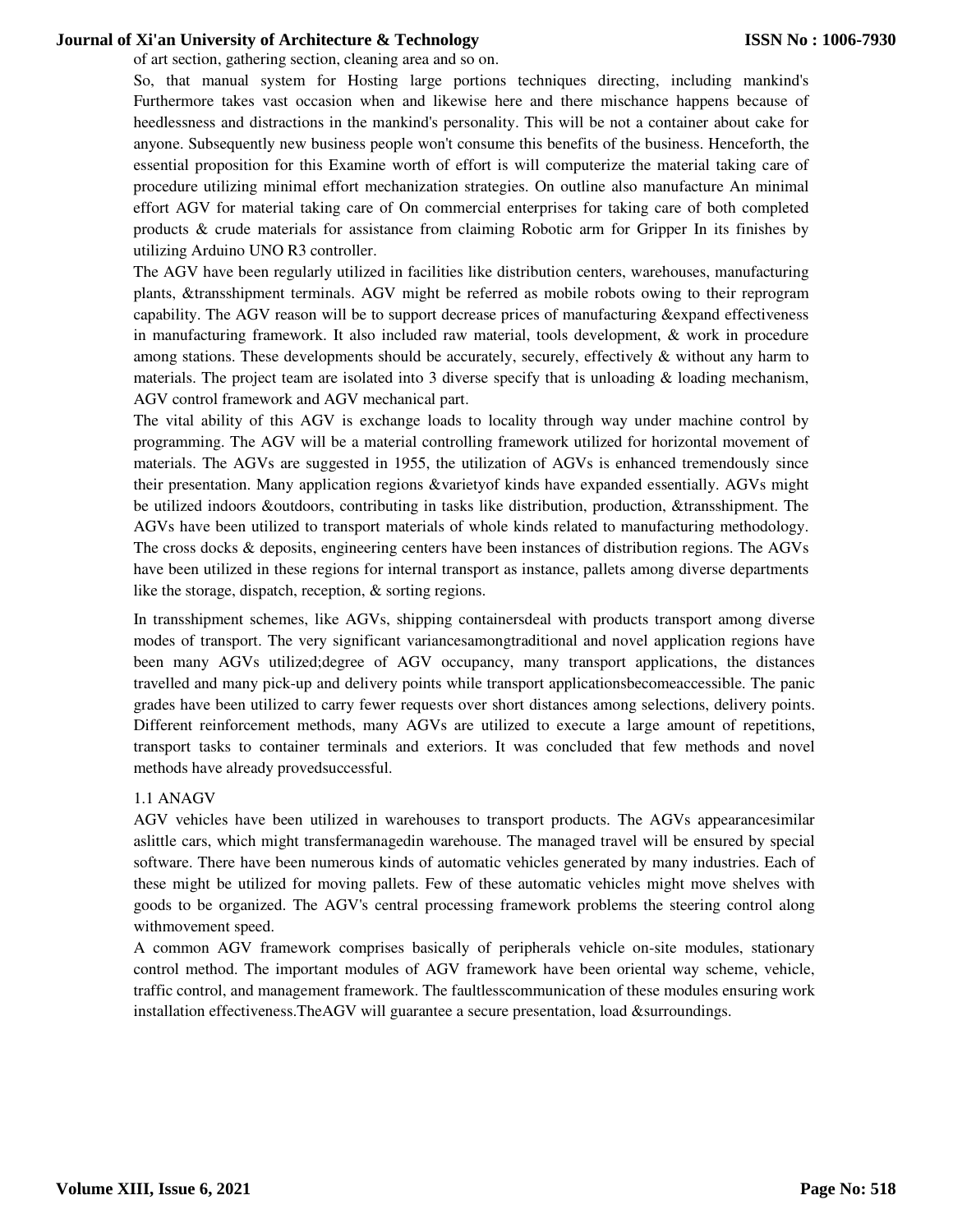

Figure.1. Pallet Truck AGV



Figure.2. Unit Load AGV



Figure.3. Towing AGV



Figure.4. Forklift AGV

## **1.2 Vehicle**

The vehicle will be main component of AGV due to it satisfies the real transport task. The vehicle is distinctreliant on design, determination& activity environment. They have been utilized in numerous stateslikeAGV intended to enhance the health care method, AGV established as hotel service robot. Amazon has executed KWIA robot for automatic storage and products retrieval in system. The main usual utilizes of these automatic vehicles have been in production region while providing workstations with raw materials. Similarly, they have utilized whileselection up semi-finished or finished goods & bringing them to storage region. The automatic forklifts might be deliberated AGVs;nevertheless, the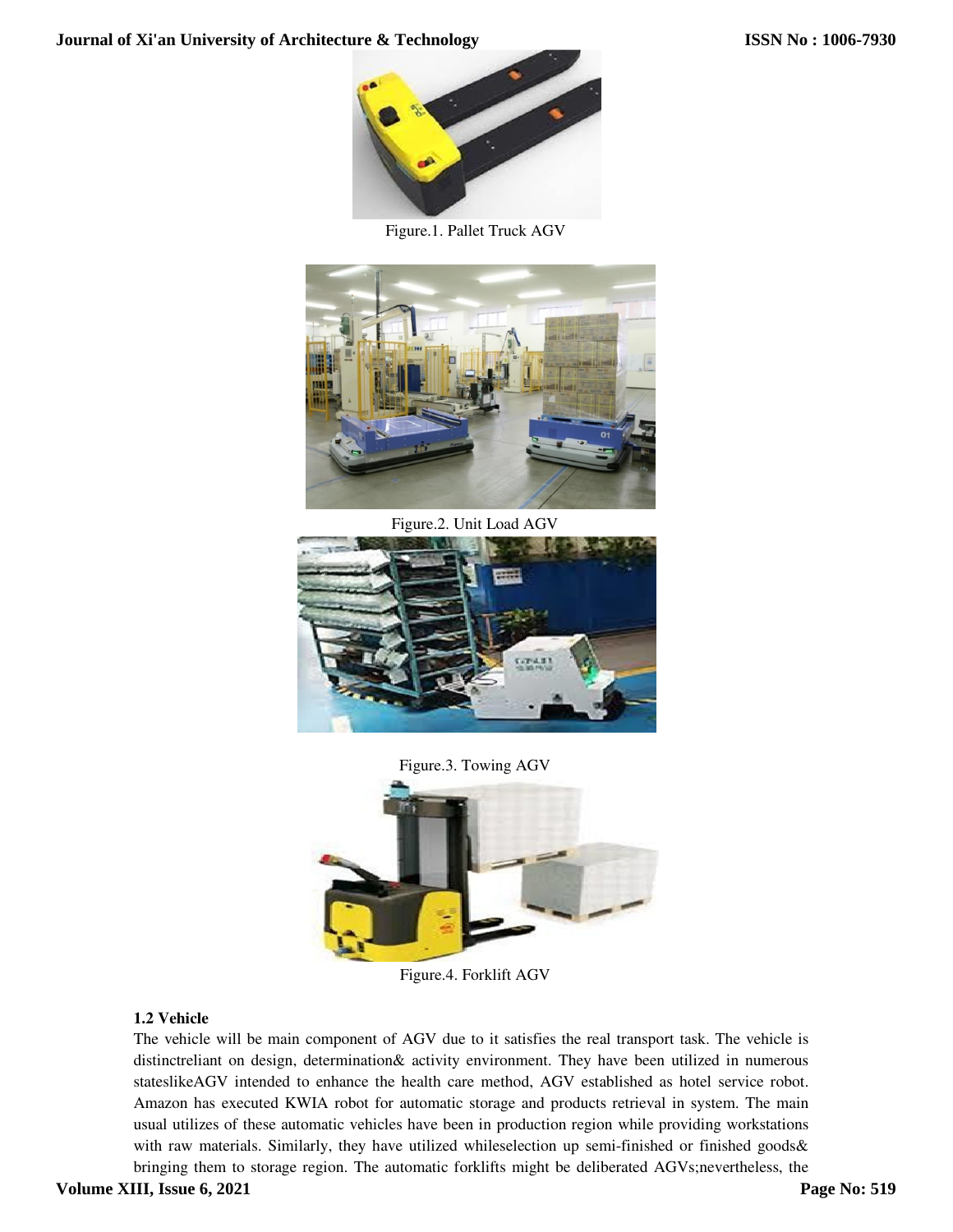normal concept will be AGVs are type of cars, which come under pallet and pick it up. As noted that moment, they have been utilized in production environments because of high prices of buying the systems.

#### **1.3 Oriental Way system**

The vehicle guidance framework will be technique by AGVs has been distinct&vehicles are managedsubsequent predefined ways. The AGV framework utilizes guide path, it selects a path based on programmed path. It utilizes the information given by sensors & will be compared with value provided by programmer. While AGV methods a decision point, it only has to choose whether to follow path. The maximum utilized navigation methods in AGV are:

- a. Behavior-based
- b. Landmark-based
- c. Vision-based navigation

#### **1.4 Traffic Control and Management System**

To work effectively and expansion AGV output, the vehicle must be well controlled  $\&$  diminish waiting time at loading/unloading station. The traffic control might be handled by AGV utilizing on-board vehicle identification & zone control. Numerous destinations modifying of AGV in adaptable manufacturing environment, utilizing optimization methods, a method for handling traffic in workspace. The GA will be method built on search for natural determination procedure. The ACO method will be utilized to discover the group near optimal program, which fulfills both loads balancing among AGV, rely on time minimization & travel time. For productive control, 2 sorts of control framework are utilized inside workplace:

- 1. Stationary control framework
- 2. Peripheral control framework

The AGV efficiency might be calculated by effective actuation time of AGV from loading to unloading cycle. For this, we might assume that AGV transfers at constant speed through environment& disregards the deceleration effect of acceleration &other speed modifications. The time for a distinctive delivery cycle will be defined as AGVframework:

- 1. Upload to pick upstation
- 2. Travel time to reachingstation
- 3. Unloading at the outputstation
- 4. Empty thetraveltime

#### **2 Proposed Method**

#### **Manual Handling Technique**

In manual handling technique, all the materials are carried and transported solemnly by the workers and not using any vehicle for carrying those materials. This method is the very ancient method for material handling in the world. This strategy prevails at present in the little commercial enterprises for example, fireworks, and match boxes commercial enterprises and so on. Also this technique costs secondary because of parts of people need aid required to taking care of the individuals materials would overwhelming Also a considerable measure if at whatever.

#### **Manual cart (Transporter) Technique**

Manual truck procedure possesses an approach to which materials would made crazy from those storage facility with the assistance of people et cetera they spot these materials in the vehicle which carries and transports it of the end for example, such that workshops and so forth. Person transporter who drives the vehicle which carries the materials that need will make machined. If he loses as much control, it prompts a mischance.

#### **Conveyor Technique**

These systems include A percentage lift alternately crane sort system to lifting those items which would greater Previously, sizes Also doesn't convey the mankind's. This strategy will be basically utilized within car What's more auto commercial enterprises such Audi, Ferrari, Lamborghini industries, especially in the lifting of the motor segments for example, motor head, the entirety crankcase, flywheel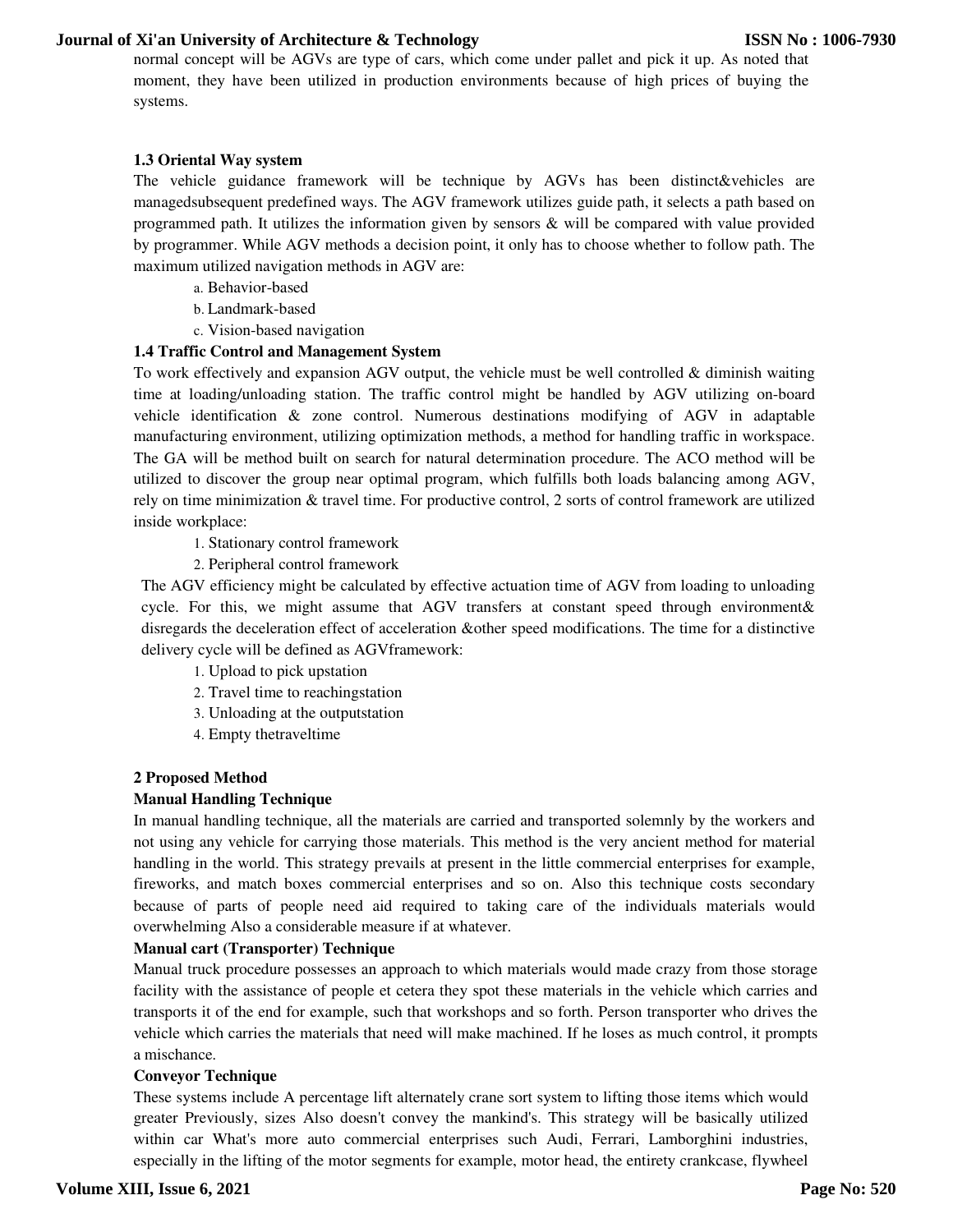What's more hood of the vehicle Furthermore additional need aid lifted Eventually Tom's perusing actualizing along these lines from claiming methodology. And also, this procedure not main lifts the materials as well as transports it to its next area. Yet this forklift system utilized within the just limitless territory done commercial enterprises Also Additionally it is an unreasonable you quit offering on that one. Eventually Tom's perusing examining the existing techniques instigated clinched alongside material handling, those Emulating drawbacks need been identified as takes after:.

- The existing system takes more time to lift the materials that have to bemachined.
- It involves many human labors which in turn results that high laborcost.

Elementary witticism will be to computerize those whole materials taking care of methodology. Those transform may be robotized toward utilizing sensors What's more actuator associated with Arduino UNO R3 controller. This recommended worth of effort may be not just picking or lifts those crude materials from the storage facility as well as transports of the different segments What's more drops there Also Additionally once more picks the done or semi-finished beneficial starting with those workshop should other work of art segment alternately At whatever. This research may be primarily focused on the prerequisite of little and medium scale enterprises, will offer them with more reliability, secondary effectiveness and the A large portion critical effectiveness and less the long haul utilization.

Playing point for suggested system:. Advantage of proposed system:

The advantages of the UGV for material handling in industries project are

- Low price of manufacturing & simple tomaintain.
- It is well-suited for picking the materials and dropping it easily with help of Arm with the Gripper mechanism.
- The machine consumes lesspower.
- Not only picks up the raw materials and also carries them on the vehicle and transports it to its destination easily by the Line followerconcept.
- It is compact and occupies less floorspace.
- It is easily programmable and controllable by using the servomechanism.

#### **3 Design and Analysis**

Wall Shear Stress for pore size of 0.8 mm Diameter:

As the design is developed in CREO software it took utmost capability of creating the model of this AGV base. These two diagrammaticrepresentations are clear which indicates the designation of model so with these representations we can clear view of the AGV structure.

Figure 5represent maximum WSS in all methods happened at higher velocity (i.e., 1 mm/s) & WSS is linearly lesseningwhile velocity reduces. Undoubtedly, the shear stress distribution is distinctive & relies on scaffoldstructure.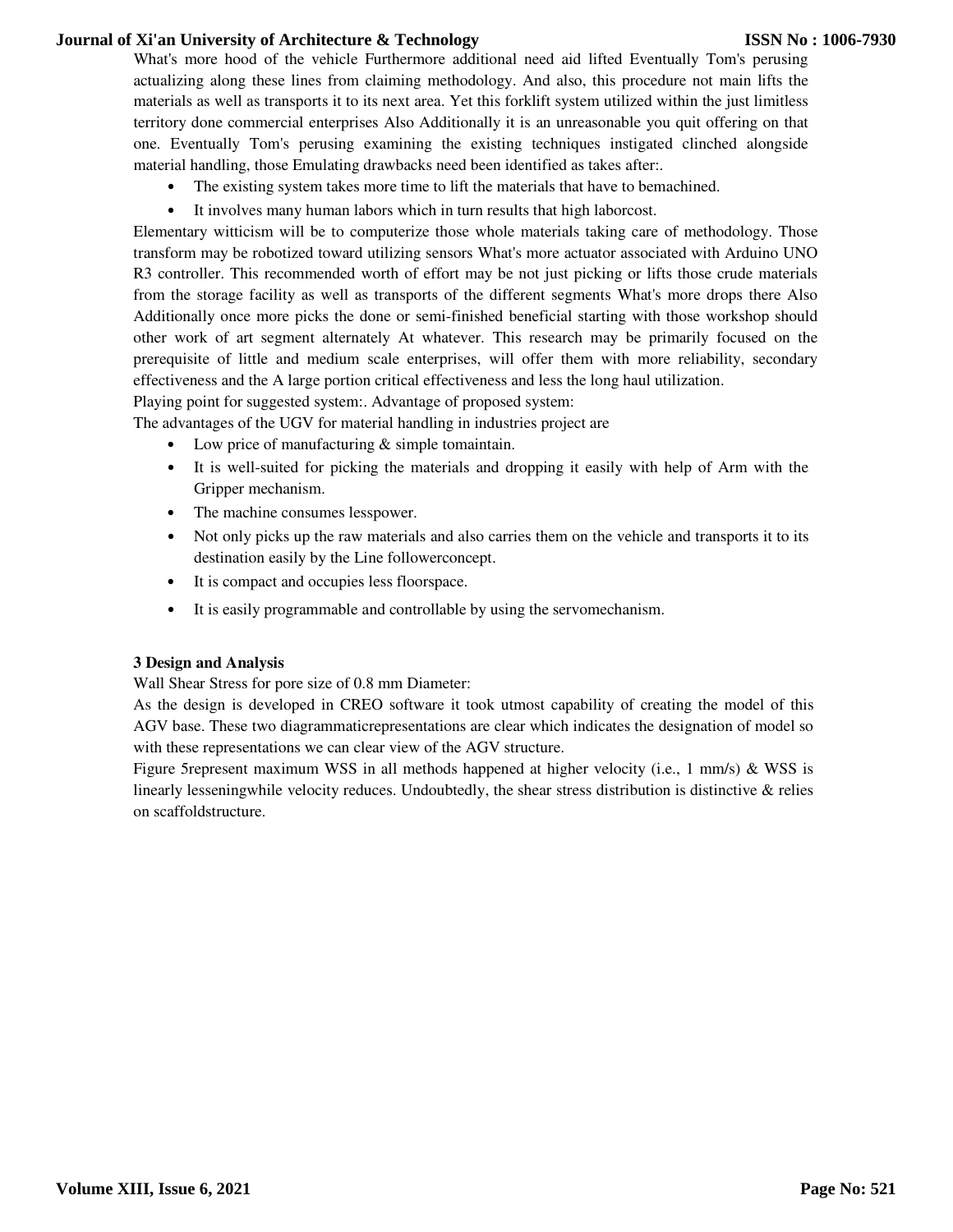

Figure.5. Represent maximum WSS in all methods happened at higher velocity

## **4 Results and Discussions**

And, these AGV model is specialized in ball screw movement which it works on coding structure and defines in a way in which if any object come across the way in which material handling is done it stops And, these AGV model is specialized in ball screw movement which it works on coding structure and defines in a way in which if any object come across the way in which material handling is done it stops automatically in whi autonomous robots might be implemented. There is a main changeamong practical  $\&$ value of work cycle being optimized by implementing a diverse technology. Moreover, one might think of a symbol relaxation holding necessities necessities in traffic control framework, thus many vehicles might leave diverse crossing areas concurrently, thus, the AGV system presentationmight be enhanced. Many researchers neglect AGV battery management issues. In the instance of long travel distances, battery researchers neglect AGV battery management issues. In the instance of long travel distances, charging becomes a problem & requires beingdeliberatedaswell. Figure.5. Represent maximum WSS in all methods happened at higher velocity<br>
ults and Discussions<br>
these AGV model is specialized in ball screw movement which it works on coding structure and<br>
es in a way in which if any ob

## **5 Conclusion**

A new system for material handling is designed and established. The whole automation of framework is attained&proves to be price effective as well. Furthermore, objective of this system is to pick, to carry and to transport the materials with the help of AGV without any human intervention and reducing and to transport the materials with the help of AGV without any human intervention and reducing<br>processing time is taken by human is successfully accomplished. The display AGV carries the load for those ability from claiming dependent upon 3. 5 kgs since that ability of the gripper lifts up to 200 gram for every lift. Relies on the requirement, those limit of the gripper What's more dc engine could be transformed. Thus, the model cans a chance to be utilized to taking care of overwhelming weight materials additionally. We have deliberatednumerous main problems in AGV method plan & execution These problems incorporate guide-path design, assessing the essential amount of vehicles, battery management, vehicle scheduling (dispatching), idle vehicle positioning, conflict resolution, & vehicle routing. The main significant problem while designing AGV methods is guide- path design. In normal, we might separate guide-path frameworks into 3 classes: single-loop, conventional&tandemmethods. Everyone has its individual benefits & drawbacks, and will be appropriate for particular applications. Attaining a best evaluation of vehicle empty travel under few better dispatching guidelines guidelines is key issue here. Further problem will be how to handle AGV method effectively. This problem incorporates many sub problems: idle vehicle positioning, vehicle scheduling, conflict resolution, battery-charging, &vehicle routing. The scheduling method a also decides that route a vehicle must take to reach its targetwithoutcollisions. ose ability from claiming dependent upon 3. 5 kgs since that ability of the gripper lifts up to 200 gram<br>or every lift. Relies on the requirement, those limit of the gripper What's more dc engine could be<br>ansformed. Thus, ined&proves to be price effective as well. Furthermore, objective of this system is to pick, to carry to transport the materials with the help of AGV without any human intervention and reducing eessing time is taken by hum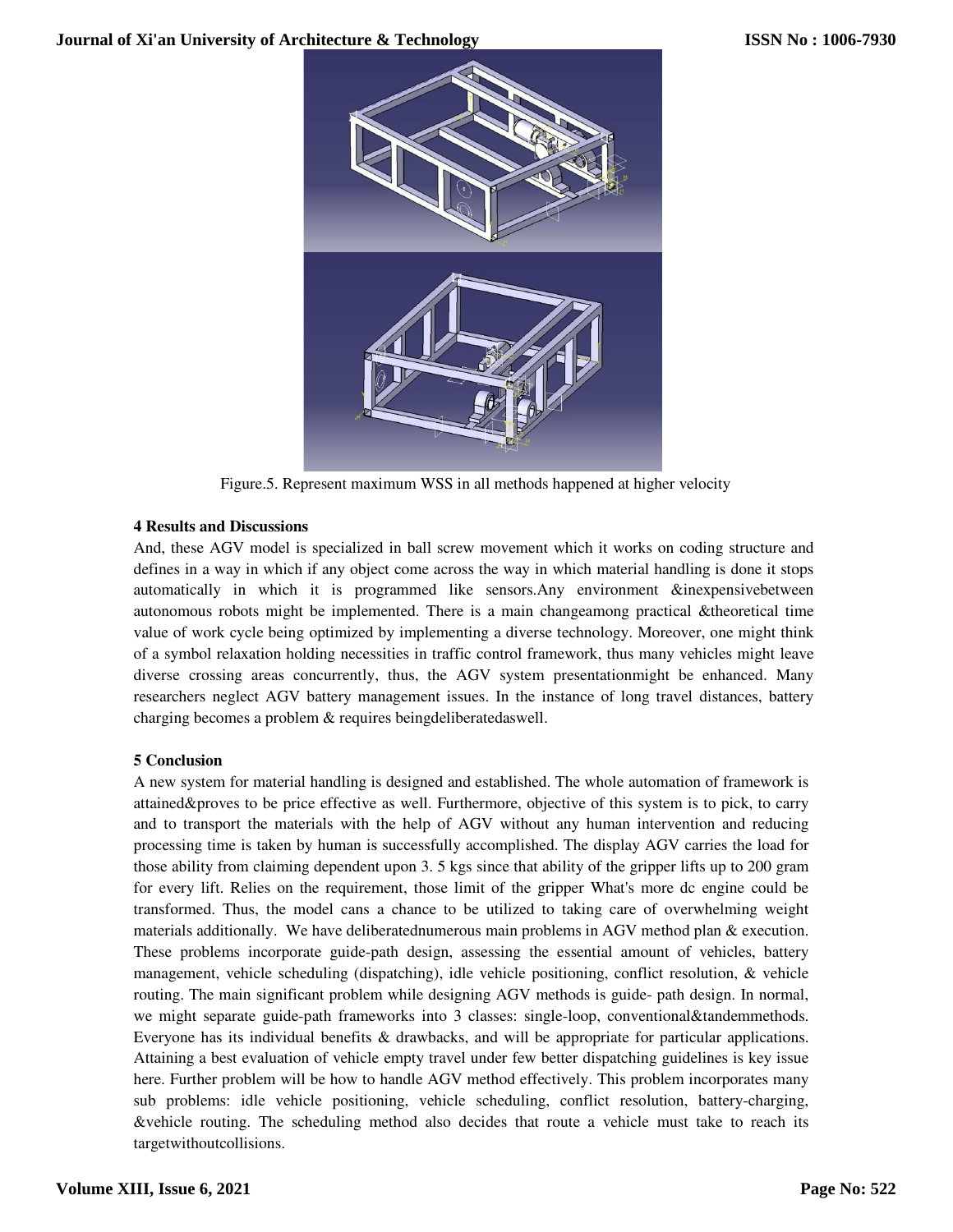- [1] Carullo and M. Parvis, "An ultrasonic sensor for distance measurement in automotive applications," in *IEEE Sensors Journal*, vol. 1, no. 2, pp. 143-, Aug2001.
- [2]Egbelu P.J "Characterization of automated guided vehicle dispatching rules", journal from international journal of production research,1984.
- [3] GolgenBengu"Anassignment algorithm for dynamic picking systems", Institute of industrial engineers,1995.
- [4] Govindaraju K, Boopathi S, Parvez Ahmed F, Thulasi Ram S and Jagadeeshraja M "Embedded based vehicle speed control system using wireless technology", International journal of innovative research in electrical, electronics, instrumentation and control engineering, volume 2, issue 8,2014.
- [5] HorandI. Gassmann and BjarniKristjansson "The SMPS format explained", IMA journal of management mathematics, volume 19, issue 4, 2008.
- [6]Jean K. Miller "Computer assisted circulation control at health sciences library a description of circulation system", State university of New York, 1972.
- [7] Khalid M. Altasa "Cycle time models for dual address storage and retrieval systems", IEEE international conference on systems, man and cybernetics,1997.
- [8]Krishna Raju, Ramkumar R and Lenin V.R "Design of three fingered robot gripper mechanism", "International Journal on Mechanical Engineering and Robotics", volume 3, page18-24.
- [9]Kurt E. Clothier "A geometric approach for robotic arm kinematics with hardware design, electrical design, and implementation", Journal of robotics,2010.
- [10] Maurice J. Freedman "Circulation system past and present on library automation", school of library service, Columbia, New York City, page no.279, vol.14/4,1981.
- [11] Mehul V. Gohil, Jignesh Patel "Design of lead screw mechanism for vertical door wrapping machine", International journal for scientific research and development", issue 02, volume. 2, page no 185,2014.
- [12]Michael R. Foster "Review of programmable logic controllers in control systems education", a review of programmable logic controllers in control systems education,2010.
- [13] Pounraj P. Periyasamy, Winston D. Prince, Cynthia Christabel S. "A Continuous health monitoring system for photovoltaic array using arduino microcontroller", circuits and systems, volume 7, page 3494-3503,2010.
- [14] Robert J. Gaskins and Jose M. A. Tanchoco "Flow path design for automated guided vehicle systems", International journal of production research, volume 25, page 667-676,1987.
- [15]Robert J. Gaskins, Jose M. A. Tanchoco, Taghaboni and Fataneh "Virtual flow paths for free ranging automated guided vehicle systems", Internationaljournalofproductionresearch,volume27,page91-100,1989.
- [16] SukumarManda, "Standard requirements for integrated library system", Asian journal of multidisciplinary studies, vol.1, issue 5,2013.
- [17]Thomas landers, Malik Sadiq and Don Taylor G "An assignment algorithm for dynamic picking systems", Institute of industrial engineers, volume 28, issue 8,1996.
- [18] Tingting Yu, Ahyoung Sung, WitwasSrista-an and Gregg Rothermel "Using property based oracles when testing embedded system applications", IEEE international conference on software testing, verification and validation", page 100-109,2011.
- [19] Vaglica J.J and Paul Gilmour "How to select a microcontroller", IEEE Spectrum, IEEE Journals & Magazines", volume 6, issue 3,1990.
- [20] VahidAraghi, NimaEslaminasab and Golnaraghi M "Friction induced vibration in lead screw systems", Journal of Vibration and Acoustics", volume 131, issue 10,2009.
- [21] Yanbo Li, Florent Della Valle, Mathieu Simonnet, Ichiro Yamada and Jean-Jacques Delaunay "High performance UV detector made of ultra-long ZnO bridging nanowires", Book of nanotechnology, volume 20, issue 4, 2008.
- [22]Yoon Sang Kim "Development of a sensor network based SMPS system, a smart LED monitoring application based on wireless sensor network," international of distributed sensor networks,2014.
- [23] Zenhai Chen and Luo R. C. "Design and implementation of capacitive proximity sensor using